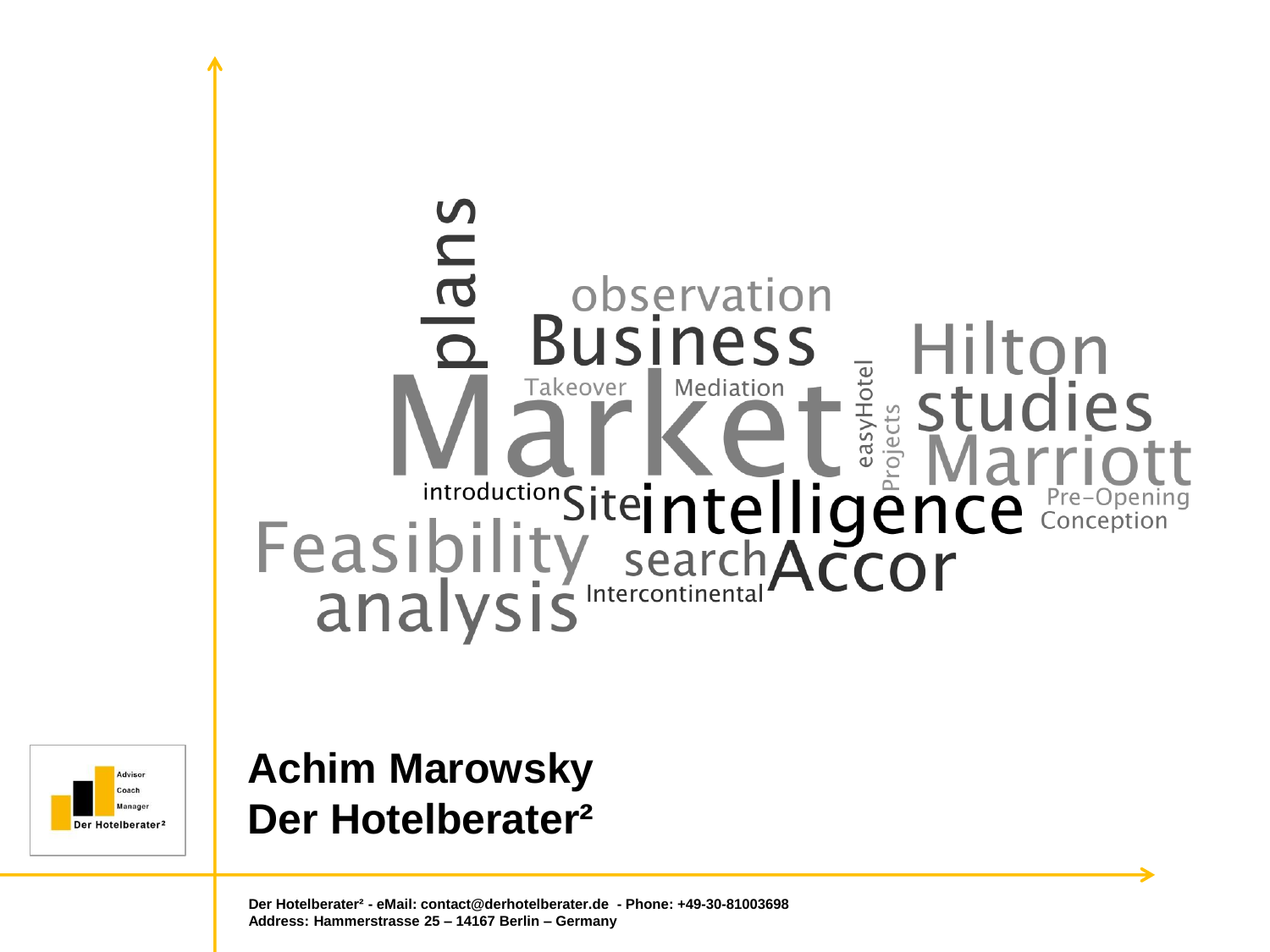## *Imagination is more important than knowledge.*

**Albert Einstein (1879-1955) German Physicist, Nobel Prize winner**



 **Achim Marowsky Der Hotelberater²**

**The business consultancy – Der Hotelberater² - was founded in Grünwald near Munich by Achim Marowsky in 2005.**

**Our main focus points are the consulting of private investors, banks and institutional investors with their hotel projects, as well as helping international hotel groups developing their network in Europe. Other focus points are concepts for individual hotels, feasibility studies, site search and analysis, business plans, hotel pre-openings, and connect hotel operators and investors.**

**Today "Der Hotelberater²" is a network and has its seat in Berlin.**

**Achim Marowsky is co-founder and CEO of i.gen hotels in Potsdam, the master franchiser of easyHotel in Germany.**



**He is also co-founder and partner of Curator Hotels in Bochum, operator and manager of hotels and franchisee of international hotel groups such as Marriott, Hilton and Accor.**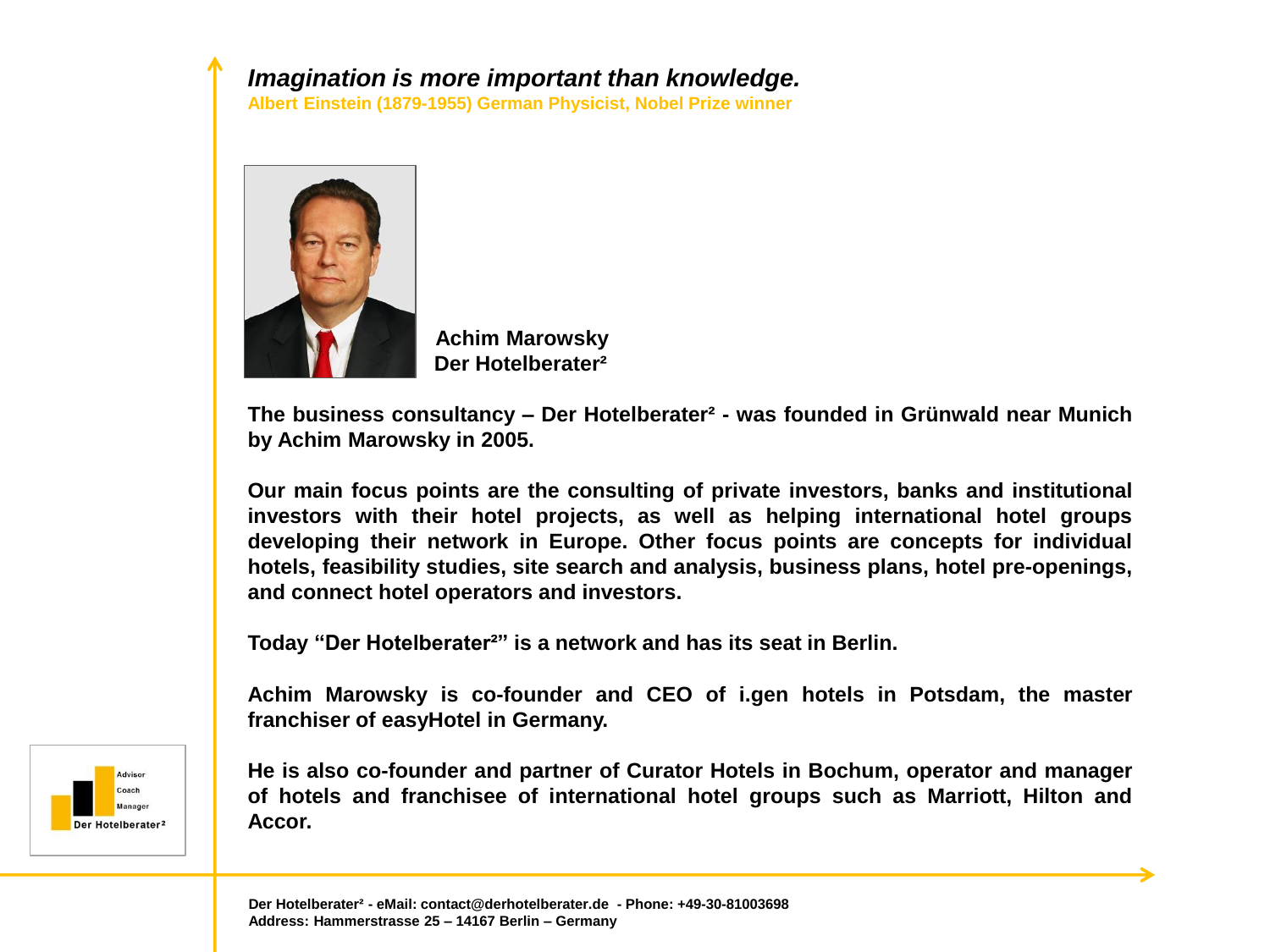**Oskar Wilde (1854-1900) Irish essayist, novelist, playwright and poet.**

**Achim Marowsky - Der Hotelberater²**

**Background:**

**After his studies and operational experience in the Hospitality industry, Achim Marowsky worked over 20 years for the French hotel group Accor in different functions and areas of the world.**

**After two hotel openings in Germany, he was delegated to Cairo as General Manager of the Sofitel Pyramids Park. The simultaneous management of the pre-openings of the Sofitels Sphinx in Cairo and Old Winterpalace in Luxor were an extra challenge.**

**With his inovative contributions the Accor group incorporated all resort hotels under the brand Coralia.**

**From Egypt he went to Mauritius, where he managed the Sofitel Imperial for a Taiwanese owner and turned it into one of the top five luxury Hotels in the Indian Ocean.**

**A completely new experience was then the Management and development of Accor Hotels in southern China, until the hand-over of Hong Kong to China, with the operational base at the Sofitel Shanghai.**

**After his return to Europe Achim Marowsky opened the Accor office in Dubrovnik/Croatia and converted several State owned Hotels along the Adriatic coast in to brand Hotels of the group.**

**The takeover of the Hungarian Pannonia group brought him to Budapest. Here he was in charge of the integration of the Management structure and the operational Management of the Accor-Pannonia Hotels in Central Europe.**

**He was then called to the Senior Management of Accor Germany, so the family moved to Munich. In Germany he took the lead of the hotel brands Novotel and Suitehotel. In addition he shaped and accompanied the conception and integration of Dorint Hotels into Accor Germany.**